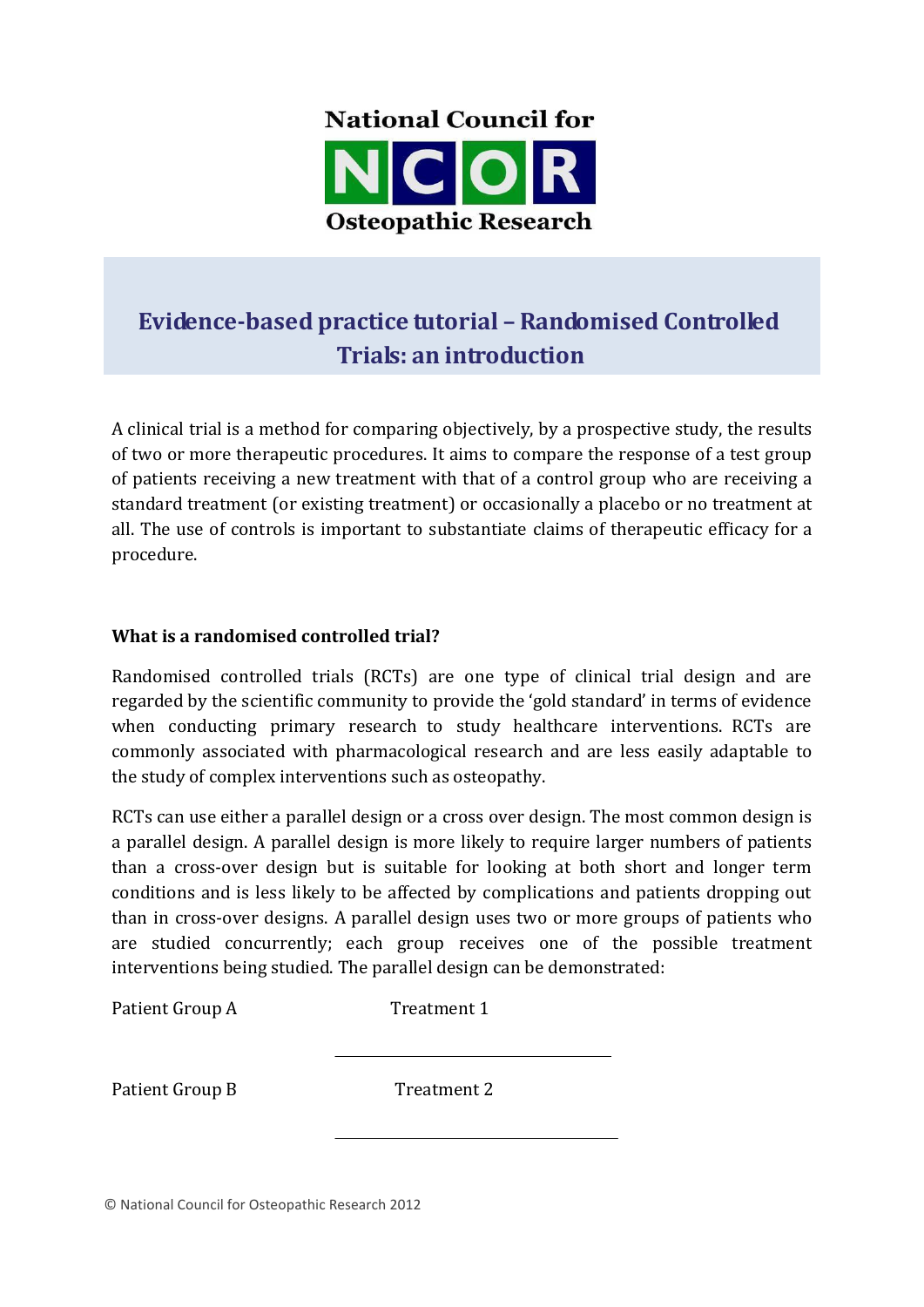Patient Group C Treatment 3 Time

## **Parallel Study Design**

## **Why are randomised controlled trials needed?**

If a simple trial is conducted with no comparison group, the outcome observed cannot be attributed to the treatment intervention with any great degree of confidence.

When **non-randomised controlled trials** are used, they may be difficult to interpret since not all of the subjects have the same chance to receive the treatment intervention; the control and intervention group may differ in terms of age, sex, height, weight or other features which will be relevant to the final outcome of the study. **Random allocation** attempts to make the intervention groups as similar as possible in terms of these factors. Random allocation is achieved using tables of random numbers or computer generated random numbers e.g. using sites such as [www.random.org .](http://www.random.org/)

Concern inevitably arises over the ethical issues of assigning patients at random to an untreated group when a test treatment is believed to be advantageous. **Randomisation**  is essential to avoid bias in assigning individual patients to test or control groups. Hence the randomised controlled trial is now regarded as the essential tool for assessing clinical efficacy.

Randomisation is one of two main strategies to minimise bias in clinical trails; the **double blind technique** is another method to minimise bias. However, in small groups of patients, groups can still end up being poorly matched and a compromise solution is to split the series into blocks of e.g. eight patients within each block consisting of four patients for group A and four for group B. Another difficulty with **simple randomisation** is that the two groups can turn out to be ill-matched with respect to a variety of characteristics including age, sex or disease severity. The chance of mismatch decreases as the size of the series increases. In small scale trials **stratified randomisation** is used to avoid this difficulty. The subjects might be divided into age categories and random allocation to each group can be used within each category.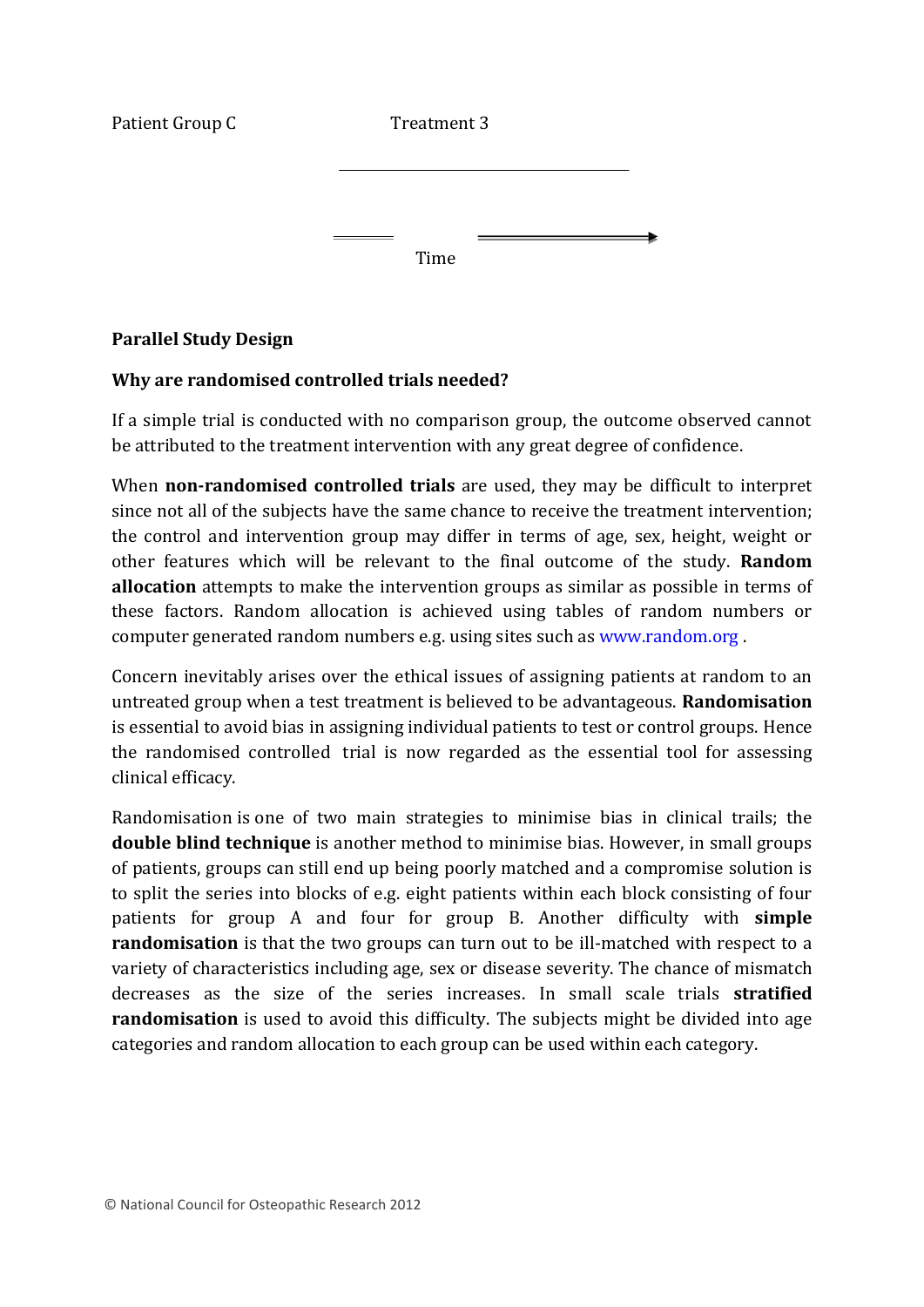#### **How is an RCT conducted?**

#### Identification of treatment intervention

↓

Selection of study population

↓

#### Obtain ethical approval

↓

Provide information concerning the treatment intervention and risks

 $\perp$ 

Obtain informed consent

↓

Randomise members of study population to control or treatment intervention groups Provide the treatment intervention employing blinding/masking to either study subject OR therapist (single blind) or study subject AND therapist (double blind)

↓

Measure outcomes at time intervals as defined in the study protocol using a blinded/masked/independent assessor

↓

Follow up any losses from the study population

↓

Analysis of all outcomes using a blinded/masked/independent analyst

↓

Write up findings

↓

Dissemination of findings to suitable audiences e.g. conferences, patient groups, peer reviewed journals

© National Council for Osteopathic Research 2012